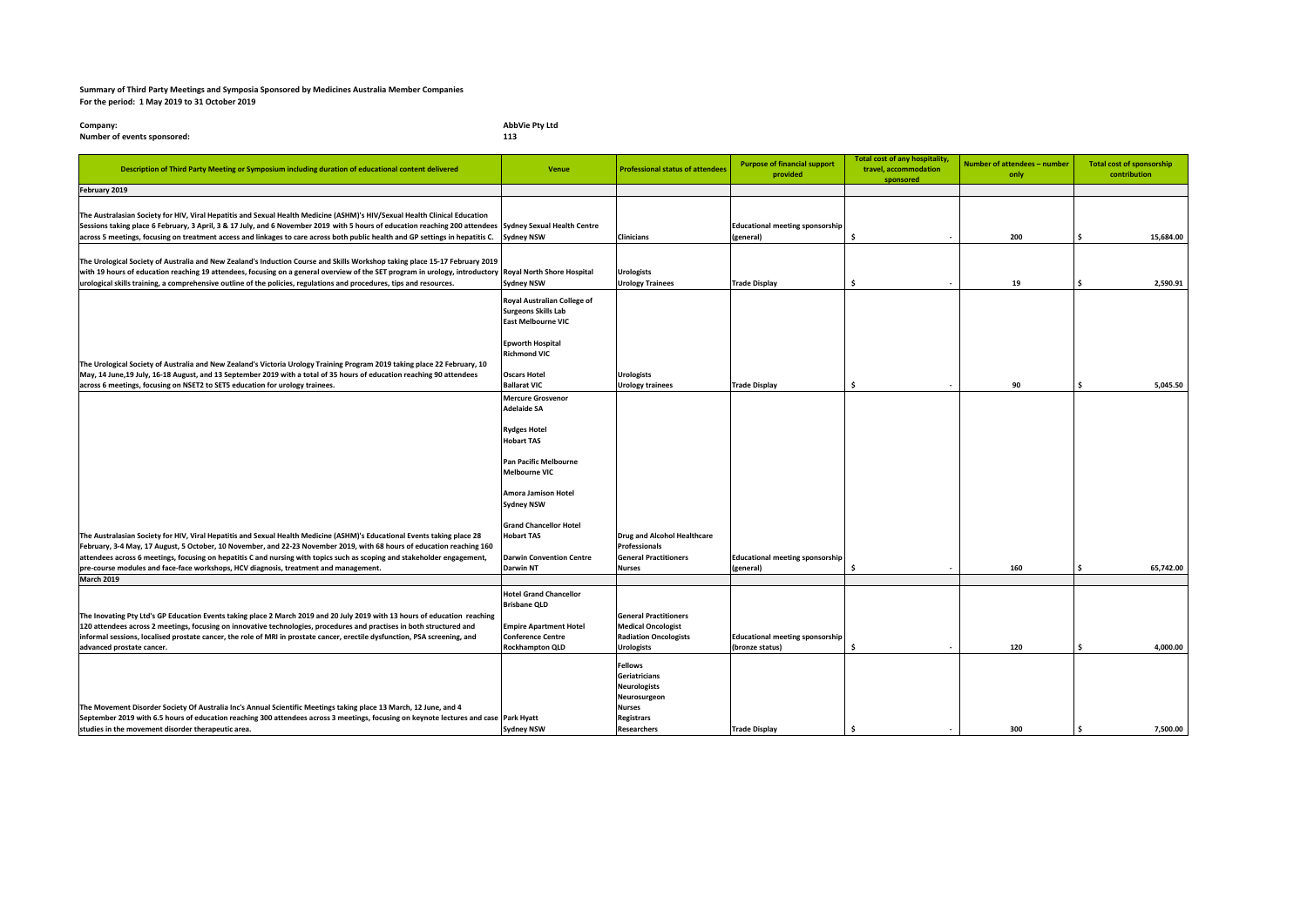|                                                                                                                                                                                                                                                                                                  | <b>RACV Torquay Conference Centre</b>                                     |                                                            |                                                           |    |      |               |
|--------------------------------------------------------------------------------------------------------------------------------------------------------------------------------------------------------------------------------------------------------------------------------------------------|---------------------------------------------------------------------------|------------------------------------------------------------|-----------------------------------------------------------|----|------|---------------|
|                                                                                                                                                                                                                                                                                                  | <b>Torquay VIC</b>                                                        |                                                            |                                                           |    |      |               |
|                                                                                                                                                                                                                                                                                                  | <b>The Gables</b><br><b>Malvern East VIC</b>                              |                                                            |                                                           |    |      |               |
| The Australian Rheumatology Association VIC Branch's Professional Education Program 2019 taking place 16-17 March 2019,                                                                                                                                                                          | <b>Fenix Conference Centre</b><br><b>Richmond VIC</b>                     |                                                            |                                                           |    |      |               |
| 27 June 2019, 14 August 2019, 11 September 2019, and 6 November 2019 with 19.5 hours of education reaching 200<br>attendees across 5 meetings, focusing on topics including uncommon diagnoses in rheumatology, Post-EULAR mid-year                                                              | <b>RACP Melbourne Office</b>                                              | <b>Registrars</b>                                          | <b>Educational meeting sponsorship</b>                    |    |      |               |
| review, and science and clinical research.                                                                                                                                                                                                                                                       | <b>Melbourne VIC</b>                                                      | Rheumatologists                                            | (general)                                                 |    | 200  | 13,000.00     |
| The Melbourne Liver Group's Scientific Meeting taking place 22-23 March 2019 with 8 hours of education reaching 41<br>attendees, focusing on topics including liver disease, HCV in prison populations, mental health models, cirrhosis, post doctoral<br>highlights, and point of care testing. | <b>Silverwater Conference and</b><br><b>Events Centre</b><br>San Remo VIC | Gastroenterologists<br>Hepatologists                       | <b>Trade Display</b>                                      | \$ | 41   | 2,000.00<br>Ś |
| The GenesisCare Pty Ltd's Oncology Education Symposium taking place 23 March 2019 with 6 hours of education reaching 200<br>attendees, focusing on developments in oncology, skin and stereo programs, cutting edge developments across tumour                                                   | The Rivershed, Howard Smith                                               | Neurosurgeons<br><b>Medical Oncologists</b>                |                                                           |    |      |               |
| streams, new paradigms in stereotactic, radiotherapy, the changing face of prostate cancer and leading the way with<br>stereotactic radiosurgery.                                                                                                                                                | Wharves<br><b>Brisbane OLD</b>                                            | <b>Radiation Oncologists</b><br><b>Urologists</b>          | <b>Educational meeting sponsorship</b><br>(silver status) |    | 200  | Ś<br>2,000.00 |
|                                                                                                                                                                                                                                                                                                  |                                                                           |                                                            |                                                           |    |      |               |
| The Sydney Local Health District's Annual Jobson Symposium 2019 taking place 30 March 2019 with 6 hours of education<br>reaching 150 attendees, focusing on advances in applied respiratory management including topics such as ventilation in the                                               | <b>Royal Prince Alfred Hospital</b>                                       | Anaesthetist<br><b>Anaesthetist trainees</b>               |                                                           |    |      |               |
| operating theatre, extracorporeal membrane oxygenation for the urnitiated, oxygen guidelines, and hi-flow nasal oxygen.                                                                                                                                                                          | Camperdown NSW                                                            | <b>Specialists</b>                                         | <b>Trade Display</b>                                      | Ś  | 150  | 1,000.00<br>Ś |
| The GenesisCare Pty Ltd's Oncology Education Symposium taking place 30 March 2019 with 6 hours of education reaching 150                                                                                                                                                                         |                                                                           | Neurosurgeons                                              |                                                           |    |      |               |
| attendees, focusing on developments in oncology, skin and stereo programs, cutting edge developments across tumour<br>streams, new paradigms in stereotactic, radiotherapy, the changing face of prostate cancer and leading the way with                                                        | Q1 Skypoint Tower                                                         | <b>Medical Oncologists</b><br><b>Radiation Oncologists</b> | <b>Educational meeting sponsorship</b>                    |    |      |               |
| stereotactic radiosurgery.                                                                                                                                                                                                                                                                       | <b>Gold Coast OLD</b>                                                     | <b>Urologists</b>                                          | (silver status)                                           |    | 150  | 2,000.00      |
| May 2019                                                                                                                                                                                                                                                                                         |                                                                           |                                                            |                                                           |    |      |               |
| The Australia Rheumatology Association, NSW Branch's Meetings taking place 2 & 23 May 2019 with 3 hours of education<br>reaching 80 attendees across 2 meetings, focusing on three clinical cases and accompanying literature reviews.                                                           | <b>Concord Hospital</b><br><b>Sydney NSW</b>                              | Rheumatologists                                            | <b>Trade Display</b>                                      |    | 80   | 3,800.00      |
| The Australasian Leukaemia & Lymphoma Group (ALLG)'s Scientific Meeting taking place 9-10 May 2019 with 13 hours of                                                                                                                                                                              |                                                                           |                                                            |                                                           |    |      |               |
| education reaching 200 attendees, focusing on an in-depth look at a specific disease area within haematology with the aim of<br>advancing the knowledge of staff involved with ALLG trials.                                                                                                      | <b>Hilton Sydney</b><br><b>Sydney NSW</b>                                 | Haematologists                                             | <b>Educational meeting sponsorship</b><br>(silver status) |    | 200  | 10,000.00     |
|                                                                                                                                                                                                                                                                                                  | <b>Nepean Hospital</b><br><b>Kingswood NSW</b>                            |                                                            |                                                           |    |      |               |
|                                                                                                                                                                                                                                                                                                  |                                                                           |                                                            |                                                           |    |      |               |
|                                                                                                                                                                                                                                                                                                  | <b>Gosford Hospital</b><br><b>Gosford NSW</b>                             |                                                            |                                                           |    |      |               |
| The Urological Society of Australia and New Zealand's NSW Urology Education Program taking place 11, 25-28 May, 25                                                                                                                                                                               |                                                                           |                                                            |                                                           |    |      |               |
| August, and 12 October 2019 with a total of 16 hours of education reaching 96 attendees across 4 meetings, focusing on<br>NSET2-NSET4/SET5 training covering prostate cancer, trial vivas for fellowship exam candidates, and UTI's.                                                             | <b>Royal North Shore</b><br><b>St. Leonards NSW</b>                       | <b>Consultant Urologists</b><br><b>Urology trainees</b>    | <b>Trade Display</b>                                      | Ŝ. | 96   | 1,290.91      |
| The Waldron Smith's Royal Australian & New Zealand College of Psychiatrists Congress taking place 13-15 May 2019 with 21                                                                                                                                                                         | <b>Cairns Convention Centre</b>                                           |                                                            | <b>Educational meeting sponsorship</b>                    |    |      |               |
| hours of education reaching 1,200 attendees, focusing on psychiatric practice and research.                                                                                                                                                                                                      | Cairns QLD                                                                | Psychiatrists                                              | (general)                                                 |    | 1200 | 5,681.82      |
| The Australian & New Zealand Society for Geriatric Medicine Annual Scientific Meeting taking place 13-15 May 2019 with                                                                                                                                                                           |                                                                           |                                                            |                                                           |    |      |               |
| 21.5 hours of education reaching 700 attendees, focusing on geriatric medicine and breakout sessions showcasing Australian<br>research and innovation.                                                                                                                                           | <b>Adelaide Convention Centre</b><br><b>Adelaide SA</b>                   | Geriatricians<br><b>Nurses</b>                             | <b>Trade Display</b>                                      |    | 700  | 4,500.00      |
|                                                                                                                                                                                                                                                                                                  |                                                                           |                                                            |                                                           |    |      |               |
| The PA Research Foundation's Brisbane Inter-Hospital Liver Group (BILG) Meeting taking place 14 May, 8 August, and 19<br>November 2019 with 4.5 hours of education reaching 135 attendees across 3 meetings, focusing on the latest information                                                  | <b>The Point</b>                                                          |                                                            |                                                           |    |      |               |
| from both international and local congress and meetings in the therapeutic area of liver health and Hep C.                                                                                                                                                                                       | <b>Brisbane QLD</b>                                                       | Gastroenterologists                                        | <b>Trade Display</b>                                      |    | 135  | 6,318.18      |
| The Australian Rheumatology Association Queensland Branch's Clinico-pathologic Conference taking place 15 May 2019 with                                                                                                                                                                          |                                                                           | <b>Registrars</b>                                          |                                                           |    |      |               |
| 2 hours of education reaching 16 attendees, focusing on presentations on complex cases or clinical questions with a<br>corresponding review of relevant literature.                                                                                                                              | 81 Miskin Street Restaurant<br><b>Toowong OLD</b>                         | <b>Rheumatological trainees</b><br>Rheumatologists         | <b>Educational meeting sponsorship</b><br>(gold status)   |    | 16   | 1,000.00      |
|                                                                                                                                                                                                                                                                                                  | Sydney Showground, Sydney                                                 |                                                            |                                                           |    |      |               |
| The Reed Exhibition Australia Pty Ltd's General Practice Conference & Exhibition taking place 15-19 May and 15-17 November                                                                                                                                                                       | <b>Olympic Park Sydney NSW</b>                                            | <b>General Practitioners</b><br><b>Medical Students</b>    |                                                           |    |      |               |
| 2019 with 12 hours of education reaching 1,800 attendees across 2 meetings, focusing on GPs education on the latest                                                                                                                                                                              | <b>Melbourne Convention Centre</b>                                        | Nurses                                                     |                                                           |    |      |               |
| guidelines, treatments and innovations for primary care.                                                                                                                                                                                                                                         | <b>Melbourne VIC</b>                                                      | <b>Registrars</b>                                          | <b>Trade Display</b>                                      | Ŝ  | 1800 | 34,549.90     |
| The Liver Foundation of Western Australia's 10th Annual West Coast Liver Meeting taking place 17-19 May 2019 with 5 hours                                                                                                                                                                        |                                                                           | <b>General Practitioners</b><br><b>Nurses</b>              |                                                           |    |      |               |
| of education reaching 70 attendees, focusing on the management of hepatitis, end stage liver disease and liver                                                                                                                                                                                   | <b>Caves House</b>                                                        | <b>Physicians</b>                                          | <b>Educational meeting sponsorship</b>                    |    |      |               |
| transplantation.                                                                                                                                                                                                                                                                                 | <b>Yallingup WA</b>                                                       | <b>Surgeons</b>                                            | (general)                                                 |    | 70   | 2,272.73      |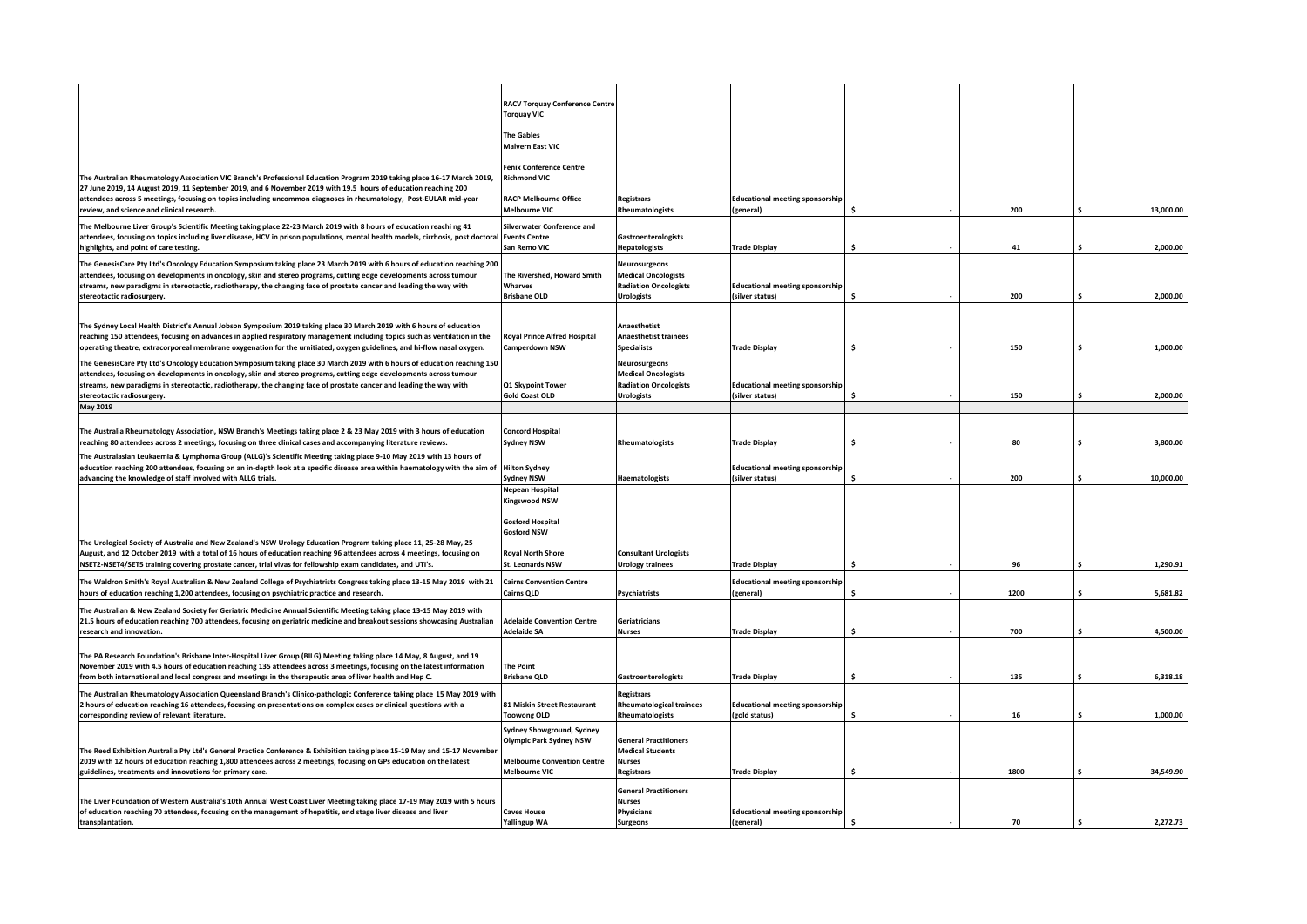| The Australasian College of Dermatologists' 52nd Annual Scientific Meeting taking place 18-21 May 2019 with 32 hours of                           | <b>Melbourne Convention and</b>        | Dermatologists                  |                                        |          |     |                 |
|---------------------------------------------------------------------------------------------------------------------------------------------------|----------------------------------------|---------------------------------|----------------------------------------|----------|-----|-----------------|
| education reaching 600 attendees, focusing on medical dermatology, psoriasis, atopic dermatitis, paediatric dermatology,                          | <b>Exhibition Centre</b>               | <b>Nurses</b>                   | <b>Educational meeting sponsorship</b> |          |     |                 |
|                                                                                                                                                   |                                        |                                 |                                        | Ŝ        | 600 |                 |
| acne & rosacea, advanced surgery & cosmetic dermatology.                                                                                          | <b>Melbourne VIC</b>                   | <b>Registrars</b>               | (bronze status)                        |          |     | 47,068.00       |
| The Discount Drug Store's Shine National Conference taking place 19-21 May 2019 with 21 hours of education reaching 150                           |                                        |                                 |                                        |          |     |                 |
| attendees, focusing on topics such as DDS key note business meetings, panel discussions, leadership, changes in consumer                          | <b>Royal Pines Hotel</b>               |                                 |                                        |          |     |                 |
| behaviour, and mental health.                                                                                                                     | <b>Gold Coast QLD</b>                  | Pharmacists                     | <b>Trade Display</b>                   | Ś        | 150 | 16,000.00<br>\$ |
|                                                                                                                                                   |                                        |                                 |                                        |          |     |                 |
|                                                                                                                                                   |                                        |                                 |                                        |          |     |                 |
| The Westmead Association Inc's Controlling Inflammation in Skin Diseases meeting taking place 29 May 2019 with 1 hours of                         |                                        |                                 |                                        |          |     |                 |
| education reaching 30 attendees, focusing on general practitioner partnership with the relevant specialist department to                          | <b>Westmead Hospital</b>               |                                 |                                        |          |     |                 |
| ensure better outcomes for patients, particularly in the management of inflammatory skin diseases.                                                | <b>Sydney NSW</b>                      | <b>General Practitioners</b>    | <b>Food and Beverage</b>               | 1,000.00 | 30  | 1.000.00        |
|                                                                                                                                                   |                                        |                                 |                                        |          |     |                 |
|                                                                                                                                                   |                                        | <b>Allied Health</b>            |                                        |          |     |                 |
| The Canberra Health Services' Inaugural ACT Parkinson's Education Seminar taking place 31 May 2019 with 7 hours of                                |                                        | <b>General Practitioners</b>    |                                        |          |     |                 |
| education reaching 50 attendees, focusing on improving awareness and knowledge of caring for people living with                                   |                                        | Geriatricians                   |                                        |          |     |                 |
| Parkinson's Disease with an educational program following the journey of a person diagnosed with PD from initial diagnosis                        | <b>University of Canberra Hospital</b> | <b>Neurologists</b>             | <b>Educational meeting sponsorship</b> |          |     |                 |
|                                                                                                                                                   |                                        |                                 |                                        |          |     |                 |
| to end stage disease.                                                                                                                             | Canberra ACT                           | <b>Nurses</b>                   | (general)                              | Ś        | 50  | Ś<br>500.00     |
|                                                                                                                                                   |                                        |                                 |                                        |          |     |                 |
|                                                                                                                                                   |                                        |                                 |                                        |          |     |                 |
|                                                                                                                                                   |                                        |                                 |                                        |          |     |                 |
|                                                                                                                                                   |                                        |                                 |                                        |          |     |                 |
| The Gastroenterological Nurses College of Australia's IBD Nurses Foundation School 2019 taking place 31 May to 2 June 2019                        |                                        |                                 |                                        |          |     |                 |
| with 18 hours of education reaching 25 attendees, focusing on IBD nurse standards, roles and responsibilities, aetiology and                      |                                        |                                 |                                        |          |     |                 |
| pathophysiology of IBD, evidence based IBD treatment options, assessment and monitoring of IBD patients, and biological                           | Pullman Melbourne, Albert Park         |                                 | <b>Educational meeting sponsorship</b> |          |     |                 |
| applications.                                                                                                                                     | <b>Melbourne VIC</b>                   | <b>Nurses</b>                   | (platinum status)                      |          | 25  | 25,000.00       |
| <b>June 2019</b>                                                                                                                                  |                                        |                                 |                                        |          |     |                 |
|                                                                                                                                                   |                                        |                                 |                                        |          |     |                 |
| The Australasian Neuroscience Nurses Association (ANNA)'s Annual Parkinson's Disease Education Day for Nurses taking place                        |                                        |                                 |                                        |          |     |                 |
| 3 June 2019 with 7 hours of education reaching 35 attendees, focusing on caring for the person with Parkinson's, motor and                        | <b>Royal North Shore Campus</b>        |                                 | <b>Educational meeting sponsorship</b> |          |     |                 |
|                                                                                                                                                   |                                        |                                 |                                        |          |     |                 |
| non-motor symptoms, case studies, and education on different aPD therapies.                                                                       | <b>Sydney NSW</b>                      | <b>Nurses</b>                   | (general)                              | Ŝ        | 35  | 600.00<br>\$    |
|                                                                                                                                                   |                                        |                                 |                                        |          |     |                 |
| The Rural Doctors Association of Queensland's 30th Annual Conference taking place 6-8 June 2019 with 7 hours of education                         |                                        |                                 |                                        |          |     |                 |
| reaching 80 attendees, focusing on rural medical practice including topics such as point of care ultrasound, rural clinical skills,               | <b>Pullman Hotel</b>                   | <b>General Practitioners</b>    | <b>Educational meeting sponsorship</b> |          |     |                 |
| obstetrics, and diabetic wound care.                                                                                                              | Cairns QLD                             | <b>Medical Educators</b>        | (general)                              |          | 80  | 3,981.00        |
|                                                                                                                                                   |                                        |                                 |                                        |          |     |                 |
|                                                                                                                                                   |                                        |                                 |                                        |          |     |                 |
| The MedEd Series Pty Ltd's Men's and Women's Health Conference taking place 8 June 2019 with 8 hours of education                                 |                                        | <b>General Practitioners</b>    |                                        |          |     |                 |
| reaching 100 attendees, focusing on GP education on men's health with sessions on innovative technologies, procedures and                         | <b>Sheraton Four Points Sydney</b>     | <b>Specialists</b>              |                                        |          |     |                 |
| practices, prostate cancer, pathology, oncology, urology, mental health and pain management.                                                      | Sydney NSW                             | <b>Urologists</b>               | <b>Trade Display</b>                   | Ś        | 100 | 2,000.00        |
|                                                                                                                                                   |                                        |                                 |                                        |          |     |                 |
|                                                                                                                                                   |                                        | Gastroenterologists             |                                        |          |     |                 |
|                                                                                                                                                   |                                        | <b>Hepatologists</b>            |                                        |          |     |                 |
|                                                                                                                                                   |                                        | <b>Medical Students</b>         |                                        |          |     |                 |
| The Gastroenterological Society of Queensland's 23rd Annual Meeting taking place 14-16 June 2019 with 16.5 hours of                               |                                        | <b>Nurses</b>                   |                                        |          |     |                 |
| education reaching 150 attendees, focusing on topics including hepatology, abnormal LFTs, normal CLD screening, optimal                           |                                        | <b>Registrars</b>               |                                        |          |     |                 |
| lifestyle modification in fatty liver disease, case discussions, colonoscopy, role of FOBT in screening and surveillance, and a                   | <b>Sofitel Noosa Pacific</b>           | <b>Researchers</b>              | <b>Educational meeting sponsorship</b> |          |     |                 |
|                                                                                                                                                   |                                        |                                 |                                        |          |     |                 |
| showcase of the best local research via the annual Young Investigator Awards.                                                                     | Noosa QLD                              | <b>Students</b>                 | (platinum status)                      |          | 150 | 10,909.10       |
| The Australia and New Zealand College of Anaesthetists (ANZCA)'s NSW Ace Meeting 'War on Error' taking place 15 June 2019                         |                                        |                                 |                                        |          |     |                 |
|                                                                                                                                                   |                                        |                                 |                                        |          |     |                 |
| with 5 hours of education reaching 250 attendees, focusing on perceptions and feelings towards patient safety in anaesthesia, Hilton Sydney Hotel |                                        | Anaesthetist                    |                                        |          |     |                 |
| learning from errors, creating safety learning systems and safety solutions.                                                                      | <b>Sydney NSW</b>                      | <b>Anaesthetist Specialists</b> | <b>Trade Display</b>                   | ÷,       | 250 | 2,000.00        |
| The Better Medical Education Australia's Skin Education Conference 2019 taking place 22 June 2019 with 6 hours of education                       |                                        |                                 |                                        |          |     |                 |
| eaching 50 attendees, focusing on exchange between specialists and general practitioners to discuss innovative                                    | <b>Mercure Gold Coast</b>              | <b>Dermatologists</b>           | <b>Educational meeting sponsorship</b> |          |     |                 |
|                                                                                                                                                   |                                        |                                 |                                        |          |     |                 |
| technologies, procedures and practices in skin diseases through both structured and informal sessions.                                            | <b>Gold Coast QLD</b>                  | <b>General Practitioners</b>    | (bronze status)                        | Ŝ.       | 50  | 1,500.00        |
|                                                                                                                                                   |                                        |                                 |                                        |          |     |                 |
| The Austin Health's Austin Rheumatology journal club taking place 25 June 2019 with 1 hour of education reaching 11                               | <b>Austin Hospital</b>                 | <b>Registrars</b>               |                                        |          |     |                 |
| attendees, focusing recent journal articles in rheumatology.                                                                                      | <b>Melbourne VIC</b>                   | Rheumatologists                 | <b>Trade Display</b>                   | 450.00   | 11  | 450.00          |
| The Skin & Cancer Foundation Inc's Education Program taking place 26 June 2019 with 8.5 hours of education reaching 25                            | Skin & Cancer Foundation Inc           |                                 | <b>Educational meeting sponsorship</b> |          |     |                 |
|                                                                                                                                                   |                                        |                                 |                                        |          |     |                 |
| attendees, focusing on lymphomas.                                                                                                                 | <b>Melbourne VIC</b>                   | <b>Registrars</b>               | (general)                              | \$       | 25  | 1,150.00        |
|                                                                                                                                                   |                                        |                                 |                                        |          |     |                 |
|                                                                                                                                                   |                                        |                                 |                                        |          |     |                 |
| The Mt Druitt Medical Practitioners Association's Hepatitis C - Zero C taking place 28 June 2019 with 2 hours of education                        | Jade House Chinese Restaurant          |                                 |                                        |          |     |                 |
| reaching 30 attendees, focusing on awareness and education of the cure treatments available for hepatitis C.                                      | <b>Mount Druitt NSW</b>                | <b>General Practitioners</b>    | <b>Food and Beverage</b>               | 2,000.00 | 30  | 2,000.00        |
| <b>July 2019</b>                                                                                                                                  |                                        |                                 |                                        |          |     |                 |
|                                                                                                                                                   |                                        |                                 |                                        |          |     |                 |
| The Austin Health's Rheumatology journal club taking place 16 July 2019 with 1 hour of education reaching 11 attendees,                           | <b>Austin Hospital</b>                 | <b>Registrars</b>               |                                        |          |     |                 |
|                                                                                                                                                   |                                        |                                 |                                        |          |     |                 |
| focusing recent journal articles in rheumatology.                                                                                                 | <b>Melbourne VIC</b>                   | Rheumatologists                 | <b>Trade Display</b>                   | 450.00   | 11  | 450.00<br>Ŝ     |
|                                                                                                                                                   |                                        | <b>Nurses</b>                   |                                        |          |     |                 |
| The Australian & New Zealand Urogenital and Prostate (ANZUP) Cancer Trials Group's Annual Scientific Meeting taking place                         |                                        | <b>Oncologists</b>              |                                        |          |     |                 |
| 21-23 July 2019 with 26 hours of education reaching 400 attendees, focusing on the latest updates in GU cancer treatment,                         | <b>Hilton Brisbane</b>                 | <b>Urologists</b>               |                                        |          |     |                 |
|                                                                                                                                                   |                                        |                                 |                                        |          |     |                 |
| research and supportive care, and existing and planned ANZUP trials.                                                                              | <b>Brisbane QLD</b>                    | <b>Urology trainees</b>         | <b>Trade Display</b>                   | Ś        | 400 | 6,000.00<br>Ŝ   |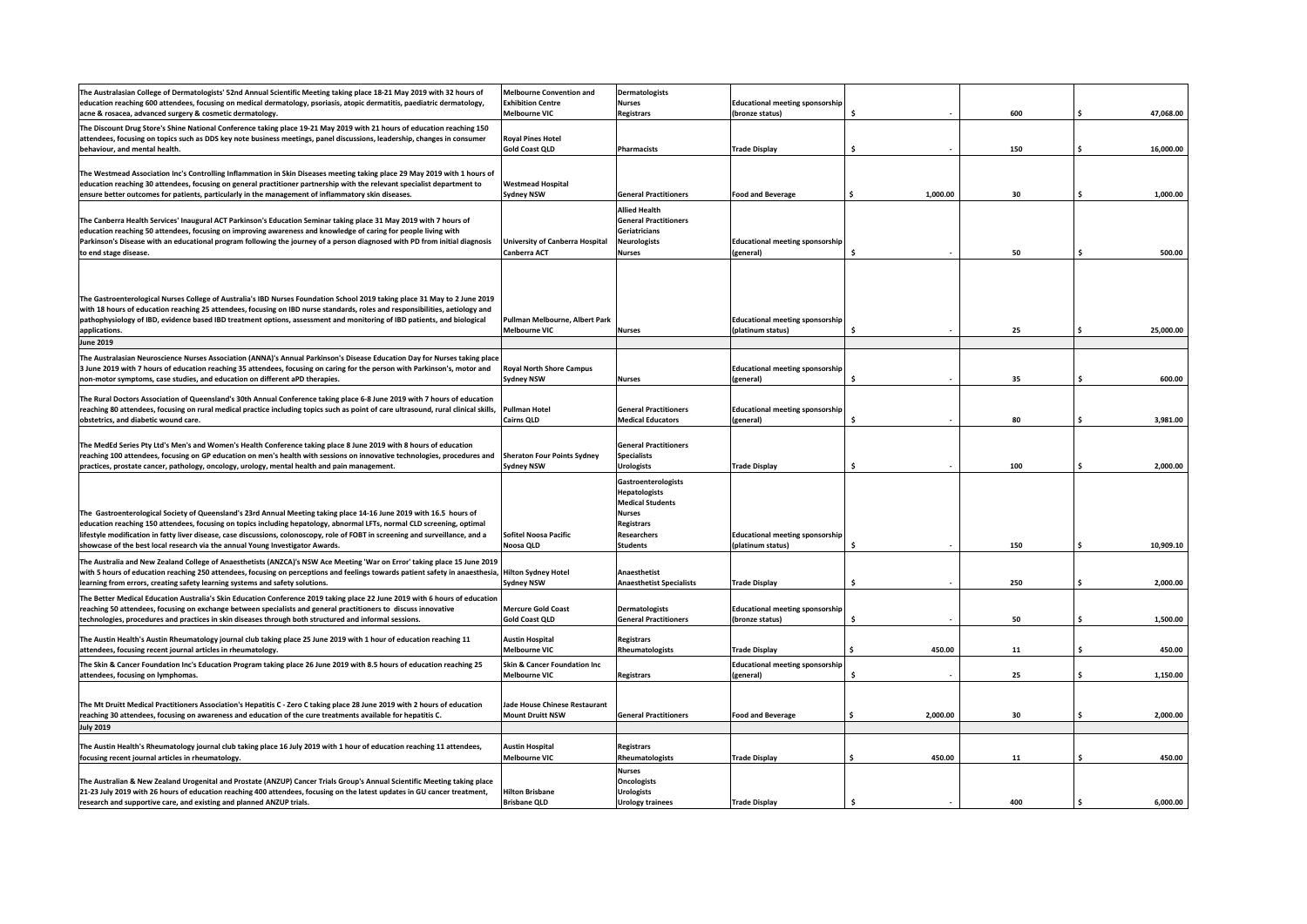| The Inovating Pty Ltd's Women's Health Conference taking place 27 July 2019 with 7 hours of education reaching 80                                     |                                   |                                 |                                        |          |      |                 |
|-------------------------------------------------------------------------------------------------------------------------------------------------------|-----------------------------------|---------------------------------|----------------------------------------|----------|------|-----------------|
| attendees, focusing on innovative technologies, procedures and practices, mental health, urology, pathology and oncology                              | Victoria Park                     | <b>General Practitioners</b>    | <b>Educational meeting sponsorship</b> |          |      |                 |
| case discussions.                                                                                                                                     | <b>Brisbane QLD</b>               | <b>Specialists</b>              | (bronze status)                        |          | 80   | 2,500.00        |
| August 2019                                                                                                                                           |                                   |                                 |                                        |          |      |                 |
|                                                                                                                                                       |                                   |                                 |                                        |          |      |                 |
| The BJC Health's Joint & Musculoskeletal Session taking place 3 August 2019 with 6 hours of education reaching 200                                    | <b>University of Technology</b>   | <b>Allied Health</b>            | <b>Educational meeting sponsorship</b> |          |      |                 |
| attendees, focusing on case-based presentations by rheumatologists followed by workshops.                                                             | <b>Sydney NSW</b>                 | <b>General Practitioners</b>    | (general)                              | 3,780.00 | 200  | 12,600.00       |
|                                                                                                                                                       | The Grange Meeting & Function     |                                 |                                        |          |      |                 |
|                                                                                                                                                       | Centre                            |                                 |                                        |          |      |                 |
|                                                                                                                                                       | <b>Hobart TAS</b>                 |                                 |                                        |          |      |                 |
|                                                                                                                                                       |                                   |                                 |                                        |          |      |                 |
|                                                                                                                                                       | <b>Melbourne Parkview Hotel</b>   |                                 |                                        |          |      |                 |
|                                                                                                                                                       | <b>Melbourne VIC</b>              |                                 |                                        |          |      |                 |
|                                                                                                                                                       |                                   |                                 |                                        |          |      |                 |
|                                                                                                                                                       | <b>Aloft Perth</b>                |                                 |                                        |          |      |                 |
|                                                                                                                                                       | Perth WA                          |                                 |                                        |          |      |                 |
|                                                                                                                                                       |                                   |                                 |                                        |          |      |                 |
|                                                                                                                                                       |                                   |                                 |                                        |          |      |                 |
|                                                                                                                                                       | Victoria Park                     |                                 |                                        |          |      |                 |
|                                                                                                                                                       | <b>Brisbane QLD</b>               |                                 |                                        |          |      |                 |
|                                                                                                                                                       |                                   |                                 |                                        |          |      |                 |
|                                                                                                                                                       | Mantra Parramatta                 |                                 |                                        |          |      |                 |
|                                                                                                                                                       | <b>Sydney NSW</b>                 |                                 |                                        |          |      |                 |
| The Terry White Chemmart (TW&CM Pty Ltd)'s Masterclass taking place 4, 5, 14, 16, 20, 22, and 23 August 2019 with a total of                          |                                   |                                 |                                        |          |      |                 |
| 18 hours of education reaching 650 attendees across 7 meetings, focusing on audit readiness, vitamins, and weight                                     | <b>TWCM Support Office</b>        |                                 | <b>Educational meeting sponsorship</b> |          |      |                 |
| management.                                                                                                                                           | <b>Adelaide SA</b>                | <b>Pharmacists</b>              | (general)                              |          | 650  | 35,000.00       |
|                                                                                                                                                       |                                   |                                 |                                        |          |      |                 |
| The Australasian Society for HIV, Viral Hepatitis and Sexual Health Medicine's Australasian Viral Hepatitis Elimination                               |                                   |                                 |                                        |          |      |                 |
| Conference taking place 5-6 August 2019 with 13.5 hours of education reaching 250 attendees, focusing on increasing                                   |                                   |                                 |                                        |          |      |                 |
| diagnosis and testing, improving models of care, treatment paradigms, reinfection strategies, and evaluation of status of 2030 Novotel Brighton Beach |                                   | <b>General Practitioners</b>    | <b>Educational meeting sponsorship</b> |          |      |                 |
| <b>WHO elimination goals.</b>                                                                                                                         | <b>Brighton Le Sands NSW</b>      | <b>Pharmacists</b>              | (general)                              | Ŝ        | 250  | \$<br>38,000.00 |
|                                                                                                                                                       |                                   | <b>General Practitioners</b>    |                                        |          |      |                 |
|                                                                                                                                                       |                                   | <b>Junior Medical Staff</b>     |                                        |          |      |                 |
|                                                                                                                                                       |                                   |                                 |                                        |          |      |                 |
|                                                                                                                                                       |                                   | Physicians                      |                                        |          |      |                 |
| The Australian Chinese Medical Association of Victoria's Professional Education Program taking place 7 August 2019 with 1.5                           | <b>Monash Children's Hospital</b> | <b>Rheumatological trainees</b> |                                        |          |      |                 |
| hours of education reaching 58 attendees, focusing on allergy and asthma in immunology.                                                               | <b>Melbourne VIC</b>              | Rheumatologists                 | <b>Trade Display</b>                   | Ŝ.       | 58   | 3,500.00<br>Ś.  |
|                                                                                                                                                       | <b>CWH Woden</b>                  |                                 |                                        |          |      |                 |
|                                                                                                                                                       | Canberra ACT                      |                                 |                                        |          |      |                 |
|                                                                                                                                                       |                                   |                                 |                                        |          |      |                 |
|                                                                                                                                                       | CW Retail State Office QLD        |                                 |                                        |          |      |                 |
|                                                                                                                                                       | <b>Brisbane QLD</b>               |                                 |                                        |          |      |                 |
|                                                                                                                                                       |                                   |                                 |                                        |          |      |                 |
|                                                                                                                                                       | CW Retail State Office WA         |                                 |                                        |          |      |                 |
|                                                                                                                                                       | Perth WA                          |                                 |                                        |          |      |                 |
|                                                                                                                                                       |                                   |                                 |                                        |          |      |                 |
|                                                                                                                                                       |                                   |                                 |                                        |          |      |                 |
|                                                                                                                                                       | <b>CW Moonee Ponds</b>            |                                 |                                        |          |      |                 |
|                                                                                                                                                       | Melbourne VIC                     |                                 |                                        |          |      |                 |
|                                                                                                                                                       |                                   |                                 |                                        |          |      |                 |
|                                                                                                                                                       | <b>Burwood RSL</b>                |                                 |                                        |          |      |                 |
|                                                                                                                                                       | <b>Sydney NSW</b>                 |                                 |                                        |          |      |                 |
|                                                                                                                                                       |                                   |                                 |                                        |          |      |                 |
|                                                                                                                                                       | CW Retail State Office SA         |                                 |                                        |          |      |                 |
| The CW Retail Services Pty Ltd's Chemist Warehouse - Intern Training Program taking place 13 August, 11, 17, 24, and 25                               | <b>Adelaide SA</b>                |                                 |                                        |          |      |                 |
| September 2019 with 7 hours of education reaching 426 attendees across 7 meetings, focusing on clinical and medical                                   |                                   |                                 |                                        |          |      |                 |
| education to improve overall clinical knowledge, including updates on therapeutic areas, legal and ethical practice, an                               | <b>CW Hobart City Centre</b>      |                                 | <b>Educational meeting sponsorship</b> |          |      |                 |
| overview of the role of pharmacists and key scientific and clinical considerations for biologic medication.                                           | <b>Hobart WA</b>                  | Pharmacists                     | (general)                              | Ŝ        | 426  | 10,000.00       |
|                                                                                                                                                       |                                   |                                 |                                        |          |      |                 |
|                                                                                                                                                       |                                   | <b>Allied Health</b>            |                                        |          |      |                 |
|                                                                                                                                                       |                                   | <b>Medical oncologists</b>      |                                        |          |      |                 |
|                                                                                                                                                       |                                   | <b>Nurses</b>                   |                                        |          |      |                 |
|                                                                                                                                                       |                                   | <b>Oncologists</b>              |                                        |          |      |                 |
| The Medical Oncology Group Australia's 40th Anniversary Meeting taking place 14-16 August 2019 with 14 hours of education                             |                                   | <b>Pharmacists</b>              |                                        |          |      |                 |
| reaching 460 attendees, focusing on the latest advances in medical oncology practice, research and education in gastro-                               | <b>National Convention Centre</b> | <b>Researchers</b>              |                                        |          |      |                 |
| intestinal, breast, head and neck cancers as well as neuro-oncology amongst tumour streams.                                                           | Canberra                          | <b>Surgeons</b>                 | <b>Trade Display</b>                   | Ś        | 460  | Ś.<br>6,909.09  |
| The Drug and Alcohol Nurses of Australasia Inc's 2019 Australasian Conference taking place 15-16 August 2019 with 7 hours of                          |                                   | <b>General Practitioners</b>    |                                        |          |      |                 |
|                                                                                                                                                       |                                   |                                 |                                        |          |      |                 |
| education reaching 1000 attendees, focusing on topics including role of drug and alcohol nurses, link between alcohol and                             | Swissotel                         | <b>Nurses</b>                   | <b>Educational meeting sponsorship</b> |          |      |                 |
| cancer, Aboriginal drugs in pregnancy, substance use in pregnancy, and male sexual assault.                                                           | <b>Sydney NSW</b>                 | <b>Midwives</b>                 | (bronze status)                        | Ŝ.       | 1000 | 4,727.27<br>Ś.  |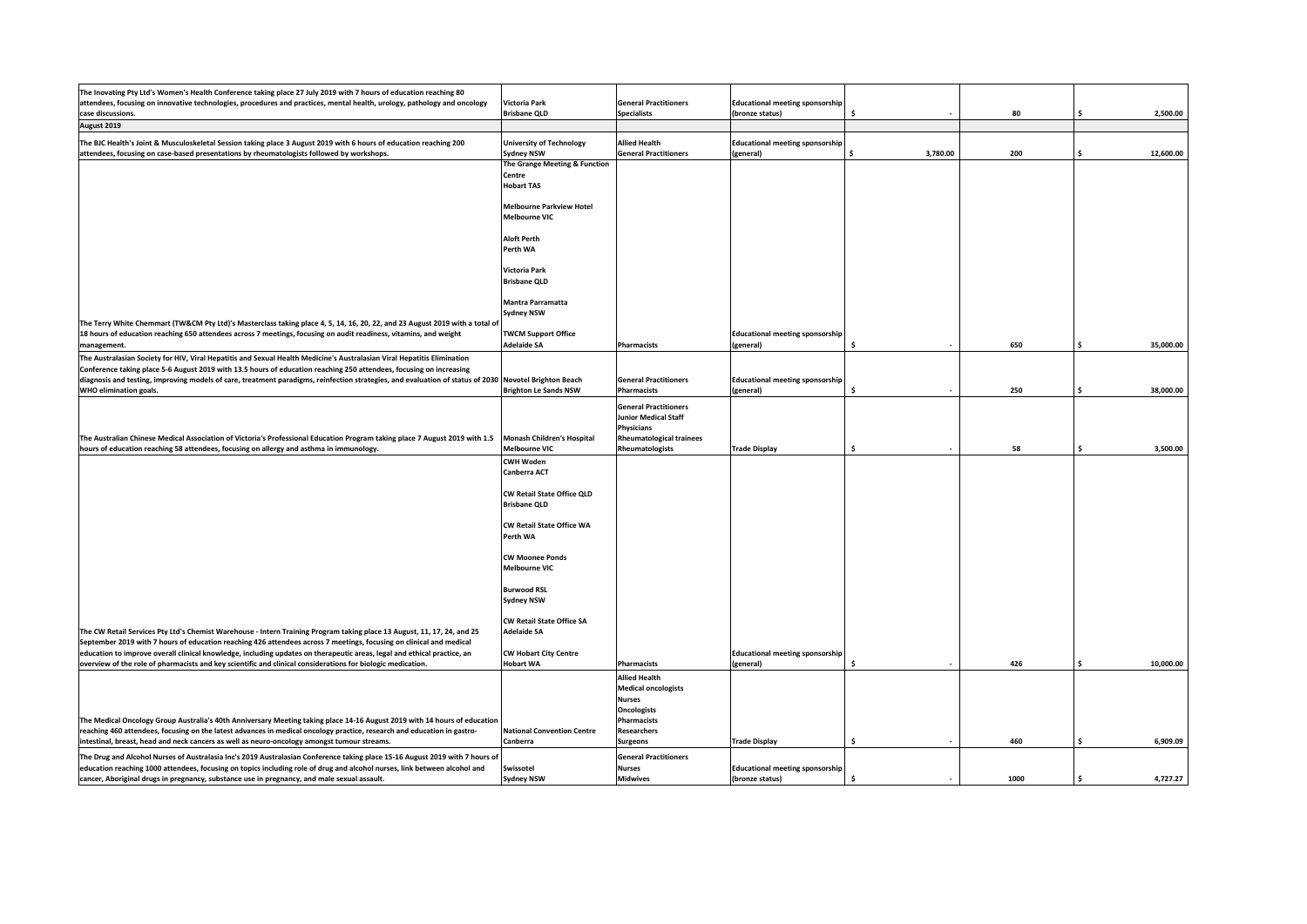| The International Society for Experimental Haematology's 48th Annual Scientific Meeting taking place 22-25 August 2019 with<br>32.5 hours of education reaching over 400 attendees, focusing on original, unpublished, and significant research advances in<br>the areas of haematology and stem cell biology, including the role of the microenvironment, epigenetic and transcriptional<br>regulations of normal and malignant haematopoietic stem cells and new treatment approaches to treat haematological<br>malignancies with specific sessions on haematological malignancies, cell death, ageing, haematopoietic stem cell biology,<br>microenvironment, epigenetics and transcription factors, cell metabolism and inflammation with distinguished international<br>and Australian speakers to present their work in these sessions. | <b>Annual Scientific Meeting</b><br><b>Brisbane Convention &amp;</b><br><b>Exhibition Centre</b><br><b>Brisbane QLD</b> | Haematologists<br><b>Researchers</b>                                                                                                                                      | <b>Educational meeting sponsorship</b><br>(silver status)   |                    | 400  | 9,000.00       |
|------------------------------------------------------------------------------------------------------------------------------------------------------------------------------------------------------------------------------------------------------------------------------------------------------------------------------------------------------------------------------------------------------------------------------------------------------------------------------------------------------------------------------------------------------------------------------------------------------------------------------------------------------------------------------------------------------------------------------------------------------------------------------------------------------------------------------------------------|-------------------------------------------------------------------------------------------------------------------------|---------------------------------------------------------------------------------------------------------------------------------------------------------------------------|-------------------------------------------------------------|--------------------|------|----------------|
| The Australia Prostate Center's 20th Asia-Pacific Prostate Cancer Conference taking place 24-26 August 2019 with 21 hours of<br>education reaching 800 attendees, focusing on clinical management and research in prostate cancer including topics such as<br>prostate cancer in general practice, sexual health, MRI and diagnosis, multidisciplinary sessions for nursing and allied health,<br>and translational science.                                                                                                                                                                                                                                                                                                                                                                                                                   | <b>Melbourne Convention and</b><br><b>Exhibition Centre</b><br><b>Melbourne VIC</b>                                     | <b>Continence Practitioners</b><br><b>Medical Oncologists</b><br><b>Nurses</b><br><b>Radiation Oncologists</b><br><b>Researchers</b><br><b>Urologists</b>                 | <b>Educational meeting sponsorship</b><br>(general)         | Ŝ.                 | 800  | 7,272.73<br>Ś  |
| The Westmead Association Inc's Hospital Week taking place 28-30 August 2019 with 17.5 hours of education reaching 200<br>attendees, focusing on a large range of medical disciplines across Westmead Hospital for all Westmead medical staff from<br>every level of the hospital and allied health workers who attend the various presentations.                                                                                                                                                                                                                                                                                                                                                                                                                                                                                               | <b>Westmead Hospital</b><br><b>Sydney NSW</b>                                                                           | <b>Dermatologists</b><br><b>Gastroenterologists</b><br><b>Infectious Disease Physician</b><br><b>Oncologists</b><br>Rheumatologists                                       | <b>Trade Display</b>                                        | Ś                  | 200  | 2,900.00       |
|                                                                                                                                                                                                                                                                                                                                                                                                                                                                                                                                                                                                                                                                                                                                                                                                                                                | <b>Citadines on Bourke</b><br><b>Melbourne VIC</b>                                                                      |                                                                                                                                                                           |                                                             |                    |      |                |
| The Australian Dermatology Nurses Association's Annual National Conference and State Education Days taking place 28 & 31<br>August and 5 October 2019 with 21 hours of education reaching 180 attendees across 3 meetings, focusing on the<br>development and recognition of the nurse's role in dermatology for the benefit of the patient and to promote the education<br>and professional development of the dermatology nurse.                                                                                                                                                                                                                                                                                                                                                                                                             | Royal North Shore Hospital<br><b>Sydney NSW</b><br><b>Floreat Function Centre</b><br>Perth WA                           | <b>Nurses</b>                                                                                                                                                             | <b>Educational meeting sponsorship</b><br>(general)         | ¢                  | 180  | 1.500.00<br>¢  |
| The Hunter Postgraduate and Medical Institute's World Congress in Geriatric Medicine 'Back to the Roots' taking place 30<br>August to 3 September 2019 with 10 hours of education reaching 100 attendees, focusing on updates on clinical research into<br>stroke, Parkinson's disease, dementia, and similar neurological disorders.                                                                                                                                                                                                                                                                                                                                                                                                                                                                                                          | <b>NEX</b><br><b>Newcastle NSW</b>                                                                                      | <b>Fellows</b><br><b>General Practitioners</b><br>Geriatricians<br><b>Neurologists</b><br><b>Nurses</b><br><b>Registrars</b><br><b>Rehabilitation Physicians</b>          | <b>Trade Display</b>                                        | \$                 | 100  | 2,000.00       |
| The Australian Rheumatology Association Western Australia (WA)'s Annual Scientific Meeting taking place 31 August to 1<br>September 2019 with 8 hours of education reaching 30 attendees, focusing on best practice, recent research articles,<br>potential future treatments, and challenging aspects of diseases impacting on rheumatology patients.                                                                                                                                                                                                                                                                                                                                                                                                                                                                                         | <b>UWA University Club</b><br>Perth WA                                                                                  | <b>Medical Students</b><br>Physiotherapists<br><b>Rheumatological trainees</b><br>Rheumatologists<br><b>Registrars</b><br><b>Researchers</b>                              | <b>Educational meeting sponsorship</b><br>(general)         |                    | 30   | 4,000.00       |
| September 2019                                                                                                                                                                                                                                                                                                                                                                                                                                                                                                                                                                                                                                                                                                                                                                                                                                 |                                                                                                                         |                                                                                                                                                                           |                                                             |                    |      |                |
| The Australasian Paediatric Endocrine Group (APEG)'s Scientific Meeting taking place 1-4 September 2019 with 16.5 hours of<br>education reaching 200 attendees, focusing on updates with in the field of paediatric endocrinology.                                                                                                                                                                                                                                                                                                                                                                                                                                                                                                                                                                                                             | <b>Adelaide Convention Centre</b><br>Adelaide SA                                                                        | <b>Paediatric Endocrinologists</b>                                                                                                                                        | <b>Educational meeting sponsorship</b><br>(bronze status)   | Ŝ                  | 200  | 10,000.00      |
| The Austin Health's Austin Rheumatology journal club taking place 3 September 2019 with 1 hour of education reaching 11<br>attendees, focusing recent journal articles in rheumatology.                                                                                                                                                                                                                                                                                                                                                                                                                                                                                                                                                                                                                                                        | <b>Austin Hospital</b><br><b>Melbourne VIC</b>                                                                          | <b>Registrars</b><br>Rheumatologists                                                                                                                                      | <b>Trade Display</b>                                        | 450.00             | 11   | 450.00<br>Ŝ.   |
| The Pharmacy Guild of Australia's 4th Annual Pharmacy Connection taking place 5-7 September 2019 with 15.5 hours of<br>education reaching 600 attendees, focusing on practical advice and examples of professional services, industry updates and<br>trends, and business growth and management topics including 7CPA, health budgets and government priorities, pharmacists<br>as their own challenge, latest developments in OTC pain relief, eye care, full scope of practice, and what the future holds for<br>digital health.                                                                                                                                                                                                                                                                                                             | Hilton<br><b>Sydney NSW</b>                                                                                             | <b>Pharmacists</b>                                                                                                                                                        | <b>Educational meeting sponsorship</b><br>(general)         | Ŝ                  | 600  | Ś<br>17,000.00 |
| The Australasian College of Dermatologists' Rural Dermatology Meeting taking place 6-8 September 2019 with 10.5 hours of<br>education reaching 50 attendees, focusing on keynote presentations, case discussions, rural workforce issues, experiences of<br>rural and remote dermatologists and other medical specialists, and abstract and poster presentations.                                                                                                                                                                                                                                                                                                                                                                                                                                                                              | <b>Orange Agricultural Institute</b><br><b>Orange NSW</b>                                                               | Dermatologists                                                                                                                                                            | <b>Educational meeting sponsorship</b><br>(general)         | Ŝ.                 | 50   | 5,000.00<br>Ŝ  |
| The Gastroenterological Society of Australia's Australian Gastroenterology Week taking place 8-10 September 2019 with 22<br>hours of education reaching 1,200 attendees, focusing on topics such as endoscopy, NASH and obesity in the liver, basics of GI<br>anatomy and physiology, moderate to server ulcerative colitis, GP updates in gastroenterology and hepatology, nutrition,<br>pregnancy in IBD, hepatocellular carcinoma, paediatric IBD, clinical paper presentations, and colonoscopies.                                                                                                                                                                                                                                                                                                                                         | <b>Adelaide Convention Centre</b><br><b>Adelaide SA</b>                                                                 | <b>Gastroenterologists</b><br><b>General Practitioners</b><br><b>Hepatologists</b><br><b>Medical Students</b><br><b>Nurses</b><br><b>Registrars</b><br><b>Researchers</b> | <b>Educational meeting sponsorship</b><br>(platinum status) | $\hat{\mathbf{z}}$ | 1200 | 82.500.00      |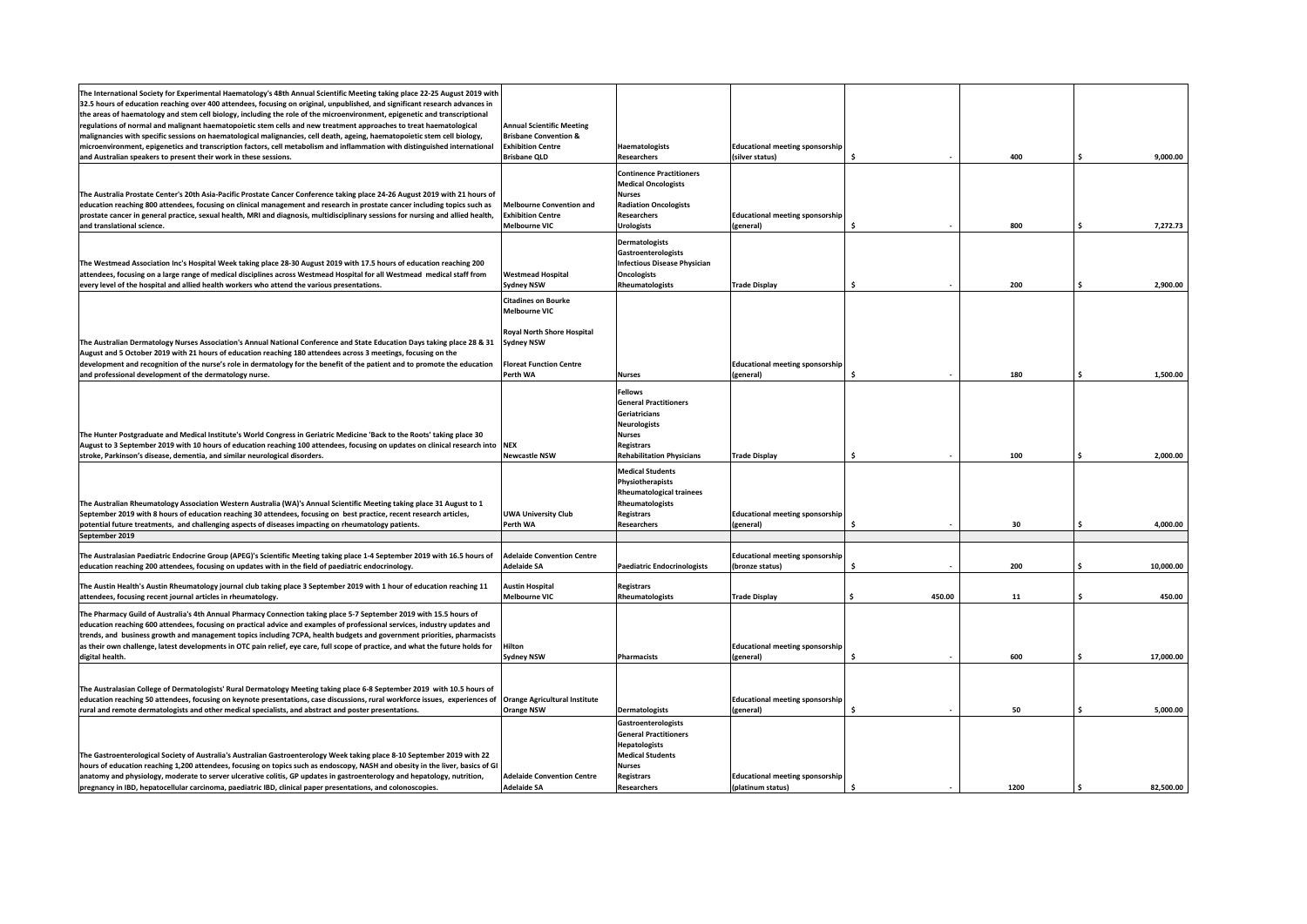| The Informa Australia's Correctional Services Healthcare Summit taking place 10-11 September 2019 with 8 hours of<br>education reaching 100 attendees, focusing on improving care in the correctional healthcare sector of the community by<br>bringing together correctional facilities and community health professionals to address gaps and improve care into the<br>community.                                                                                                                                                                                                                                                                                                                                                                                      | Rendezvous Hotel<br><b>Melbourne VIC</b>                                               | <b>General Practitioners</b><br><b>Nurses</b>                                                                                                              | <b>Educational meeting sponsorship</b><br>(general)       |     | 100  | 6,000.00        |
|--------------------------------------------------------------------------------------------------------------------------------------------------------------------------------------------------------------------------------------------------------------------------------------------------------------------------------------------------------------------------------------------------------------------------------------------------------------------------------------------------------------------------------------------------------------------------------------------------------------------------------------------------------------------------------------------------------------------------------------------------------------------------|----------------------------------------------------------------------------------------|------------------------------------------------------------------------------------------------------------------------------------------------------------|-----------------------------------------------------------|-----|------|-----------------|
| The University of Melbourne and Austin Hospital's Urology in General Practice Symposium taking place 14 September 2019<br>with 8 hours of education reaching 400 attendees, focusing on complex urology health issues relevant to GPs such as medical<br>and procedural technology, urological dermatology & robot proctectomy.                                                                                                                                                                                                                                                                                                                                                                                                                                          | <b>Melbourne Convention and</b><br><b>Exhibition Centre</b><br><b>Melbourne VIC</b>    | <b>General Practitioners</b><br><b>Urologists</b><br>Urology trainees                                                                                      | <b>Educational meeting sponsorship</b><br>(silver status) | Ŝ   | 400  | Ś.<br>9,090.91  |
| The Australian Society of Anaesthetists' Sydney National Scientific Congress taking place 20-24 September 2019 with 19.5<br>hours of education reaching 1,000 attendees, focusing on topics such as technological advances and outcomes, the<br>deteriorating patient and perioperative medicine.                                                                                                                                                                                                                                                                                                                                                                                                                                                                        | <b>International Convention Centre</b><br><b>Sydney NSW</b>                            | Anaesthetist<br><b>Pain Medicine Specialists</b>                                                                                                           | <b>Trade Display</b>                                      | Ś   | 1000 | 5,909.09        |
| The Ventura Health Pty Ltd's Ventura Health Expo taking place 24-25 September 2019 with 17 hours of education reaching<br>200 attendees, focusing on the role of the pharmacist in delivery of care in retail pharmacy.                                                                                                                                                                                                                                                                                                                                                                                                                                                                                                                                                  | <b>Roval Pines Resort</b><br><b>Gold Coast QLD</b>                                     | <b>Pharmacists</b>                                                                                                                                         | <b>Trade Display</b>                                      | Ś   | 200  | Ś<br>12,000.00  |
| The Urological Society of Australia and New Zealand's 2019 USANZ Northern Section Meeting taking place 27-29 September<br>2019 with 10 hours of education reaching 80 attendees, focusing on urological oncology, genetics in urology, contemporary<br>urological pathology and other updates, clinical efficacy of PSMA PET/MRI in biochemically recurrent prostate cancer with<br>standard of care imaging modalities, Queensland ultrasound guided prostate biopsy trends, and primary anterior urethral<br>carcinoma.                                                                                                                                                                                                                                                | Hilton<br><b>Cairns QLD</b>                                                            | <b>Consultants</b><br><b>Urologists</b><br><b>Urology trainees</b>                                                                                         | <b>Educational meeting sponsorship</b><br>(bronze status) | Ŝ.  | 80   | 4,000.00        |
| October 2019                                                                                                                                                                                                                                                                                                                                                                                                                                                                                                                                                                                                                                                                                                                                                             |                                                                                        |                                                                                                                                                            |                                                           |     |      |                 |
| The Royal Australasian College of Surgeons' Urological Society of Australia and New Zealand (USANZ) Victorian Scientific<br>Meeting taking place 11 October 2019 with 8 hours of education reaching 80 attendees, focusing on innovations and future<br>directions including topics such as managing burnout in trainers and trainees, evolution of urology training past, present and<br>future, and innovative technology in consulting.                                                                                                                                                                                                                                                                                                                               | <b>Fenix Events</b><br><b>Richmond VIC</b>                                             | <b>Nurses</b><br><b>Urologists</b><br>Urology trainees                                                                                                     | <b>Educational meeting sponsorship</b><br>(major status)  | Ŝ   | 80   | 6,000.00        |
| The Queensland Neurology Society's QLD Clinical Neuroscience Meeting taking place 12-13 October 2019 with 11.5 hours of<br>education reaching 60 attendees, focusing on the latest advancements and trends in the field of neurology and research<br>conducted in Queensland, including topics such as epilepsy, movement disorders, stroke and MS.                                                                                                                                                                                                                                                                                                                                                                                                                      | <b>Marriott</b><br><b>Gold Coast QLD</b>                                               | <b>Advanced Trainees</b><br><b>Fellows</b><br><b>Neurologists</b><br><b>Registrars</b>                                                                     | <b>Educational meeting sponsorship</b><br>(general)       | Ŝ   | 60   | 3,327.28        |
| The Australian Rheumatology Association Queensland Branch's Annual Scientific Meeting taking place 18-20 October 2019<br>with 9.5 hours of education reaching 70 attendees, focusing on scientific sessions on digital rheumatology, research and<br>treatment of rheumatological conditions including topics such as connective tissue disease associated with pulmonary<br>hypertension, coronary calcium scores in autoinflammatory disease, immune checkpoint inhibitor related myositis, and the<br>effect of reducing inflammation on serum urate.                                                                                                                                                                                                                 | <b>QT Gold Coast</b><br><b>Surfers Paradise QLD</b>                                    | <b>Registrars</b><br><b>Rheumatological trainees</b><br>Rheumatologists                                                                                    | <b>Educational meeting sponsorship</b><br>(gold status)   |     | 70   | 4,700.00        |
| The Australasian Hepatology Association's 15th Annual Australian Hepatology Association Conference taking place 18-19<br>October 2019 with 9.5 hours of education reaching 100 attendees, focusing on managing the patient with end stage liver<br>disease, integrating patients with NAFLD back into the community, and the latest clinical and practice update in Hepatitis B &<br>C, liver cancer.                                                                                                                                                                                                                                                                                                                                                                    | <b>Opal Cove</b><br><b>Coffs Harbour NSW</b>                                           | <b>General Practitioners</b>                                                                                                                               | <b>Educational meeting sponsorship</b><br>(bronze status) | Ŝ   | 100  | 5,000.00<br>Ś   |
| The Melbourne Health's National Airway Training for Anaesthetic Trainees (NATCAT) Workshop taking place 19 October 2019<br>with 7 hours of education reaching 120 attendees, focusing on a structured approach on airway management, correct thinking<br>applied to proficient technical skills, and hands-on training addressing the A-Z of airway management for anaesthetists.                                                                                                                                                                                                                                                                                                                                                                                        | <b>Sunshine Hospital</b><br><b>Simulation/Education Centre</b><br><b>Melbourne VIC</b> | <b>Anaesthetic Registrars</b><br>Anaesthetist<br><b>Anaesthetist Trainees</b><br><b>Consultants</b>                                                        | <b>Trade Display</b>                                      | \$. | 120  | Ś.<br>13,636.36 |
| The Urological Society of Australia and New Zealand's SA/NT Section Meeting taking place 19 October 2019 with 5.5 hours of<br>education reaching 50 attendees, focusing on new developments in NBIBC, the immunotherapy revolution, the role of<br>hypoxia & VHL & PCFA updates in kidney cancer.                                                                                                                                                                                                                                                                                                                                                                                                                                                                        | <b>Pier Hotel</b><br><b>Adelaide SA</b>                                                | <b>Allied Health</b><br><b>Nurses</b><br><b>Urology trainees</b><br><b>Registrars</b>                                                                      | <b>Educational meeting sponsorship</b><br>(silver status) | Ŝ.  | 50   | 2,272.73        |
| The Haematology Society of Australia and New Zealand (HSANZ)'s Annual Scientific Meeting taking place 20-23 October 2019<br>with 27 hours of education reaching 1,000 attendees, focusing on clinical and research issues, including haematological<br>malignancies, stem cell transplantation, transfusion medicine, haemostasis and thrombosis and other non-malignant<br>haematological disorders.                                                                                                                                                                                                                                                                                                                                                                    | Perth Convention & Exhibition<br>Centre<br>Perth WA                                    | <b>Clinical Trial Coordinators</b><br>Haematologists<br>Nurses<br><b>Oncologists</b><br><b>Radiation Oncologists</b><br>Researchers                        | <b>Educational meeting sponsorship</b><br>(silver status) | Ŝ   | 1000 | 85,050.00       |
| The Royal Australian College of General Practitioners' Annual National Conference - GP19 taking place 24-26 October 2019<br>with 18 hours of education reaching 1,800 attendees, focusing on education, skills building, industry<br>discussion, networking, healthy community, healthy future, healthy GP, healthy nation, and healthy patient.                                                                                                                                                                                                                                                                                                                                                                                                                         | <b>Adelaide Convention Centre</b><br><b>Adelaide SA</b>                                | <b>General Practitioners</b><br><b>Registrars</b><br><b>Students</b>                                                                                       | <b>Trade Display</b>                                      | Ś   | 1800 | 11,000.00       |
| The Children's Hospital Foundation Queensland's Australian Paediatric Rheumatology Group Education and Research Meeting<br>& Paediatric Biologic Nursing Summit 2019 taking place 25-27 October 2019 with 19 hours of education reaching 30<br>attendees, focusing on paediatric rheumatology collaborative research within Australia and New Zealand, including basic and<br>translational inflammation research, spanning genetics, cell biology, signalling, animal models of inflammatory diseases, new<br>biomarkers and therapeutics for inflammation-associated human disease, and the latest technological advances in the field a<br>national approach to alternative models of care in paediatric rheumatology, and difficult cases and peer-to-peer learning. | <b>W Hotel</b><br><b>Brisbane OLD</b>                                                  | <b>Biologic Nurses</b><br>Paediatric Rheumatologists<br>Rheumatologists<br><b>Rheumatological trainees</b><br><b>Trainee Paediatric</b><br>Rheumatologists | <b>Trade Display</b>                                      | Ŝ.  | 30   | 7.800.00        |